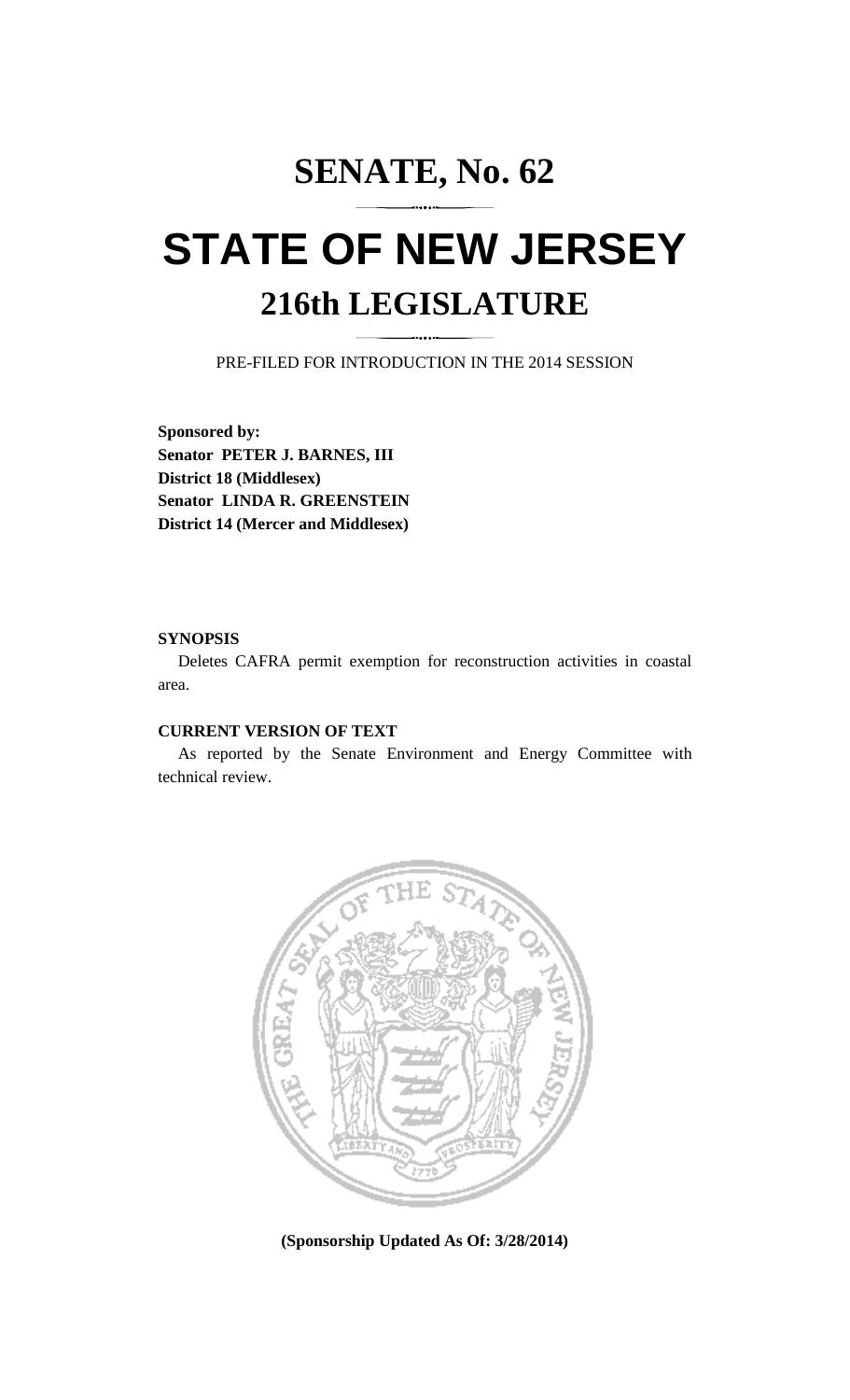$\mathcal{D}_{\mathcal{L}}$ 

 **EXPLANATION – Matter enclosed in bold-faced brackets** [**thus**] **in the above bill is not enacted and is intended to be omitted in the law.**  1 **AN ACT** concerning certain reconstruction activities in the coastal 2 area and amending P.L.1993, c.190. 3 4 **BE IT ENACTED** *by the Senate and General Assembly of the State*  5 *of New Jersey:* 6 7 1. Section 7 of P.L.1993, c.190 (C.13:19-5.2) is amended to 8 read as follows: 9 7. A permit shall not be required pursuant to section 5 of 10 P.L.1973, c.185 (C.13:19-5) for: 11 a. A development which has received preliminary site plan 12 approval pursuant to the "Municipal Land Use Law," P.L.1975, 13 c.291 (C.40:55D-1 et seq.) or a final municipal building or 14 construction permit on or prior to July 19, 1994, or a residential 15 development which has received preliminary subdivision approval 16 or minor subdivision approval on or prior to July 19, 1994 where no 17 subsequent site plan approval is required, provided that, in any of 18 the cases identified above, construction begins within three years of 19 July 19, 1994, and continues to completion with no lapses in 20 construction activity of more than one year. This subsection shall 21 not apply to any development that required a permit pursuant to 22 P.L.1973, c.185 (C.13:19-1 et seq.) prior to July 19, 1994; 23 b. [The reconstruction of any development that is damaged or 24 destroyed, in whole or in part, by fire, storm, natural hazard or act 25 of God, provided that such reconstruction is in compliance with 26 existing requirements or codes of municipal, State and federal law] 27 (Deleted by amendment, P.L., c. ) (pending before the 28 Legislature as this bill) ; 29 c. The enlargement of any development if the enlargement 30 does not result in: 31 (1) the enlargement of the footprint of the development; or 32 (2) an increase in the number of dwelling units within the 33 development; 34 d. The construction of a patio, deck or similar structure at a 35 residential development; 36 e. Services provided, within the existing public right-of-way, 37 by any governmental entity which involve: 38 (1) the routine reconstruction, substantially similar functional 39 replacement, or maintenance or repair of public highways; 40 (2) public highway lane widening, intersection and shoulder 41 improvement projects which do not increase the number of travel 42 lanes; or 43 (3) public highway signing, lighting, guiderail and other 44 nonintrusive safety projects;

**Matter underlined thus is new matter.**